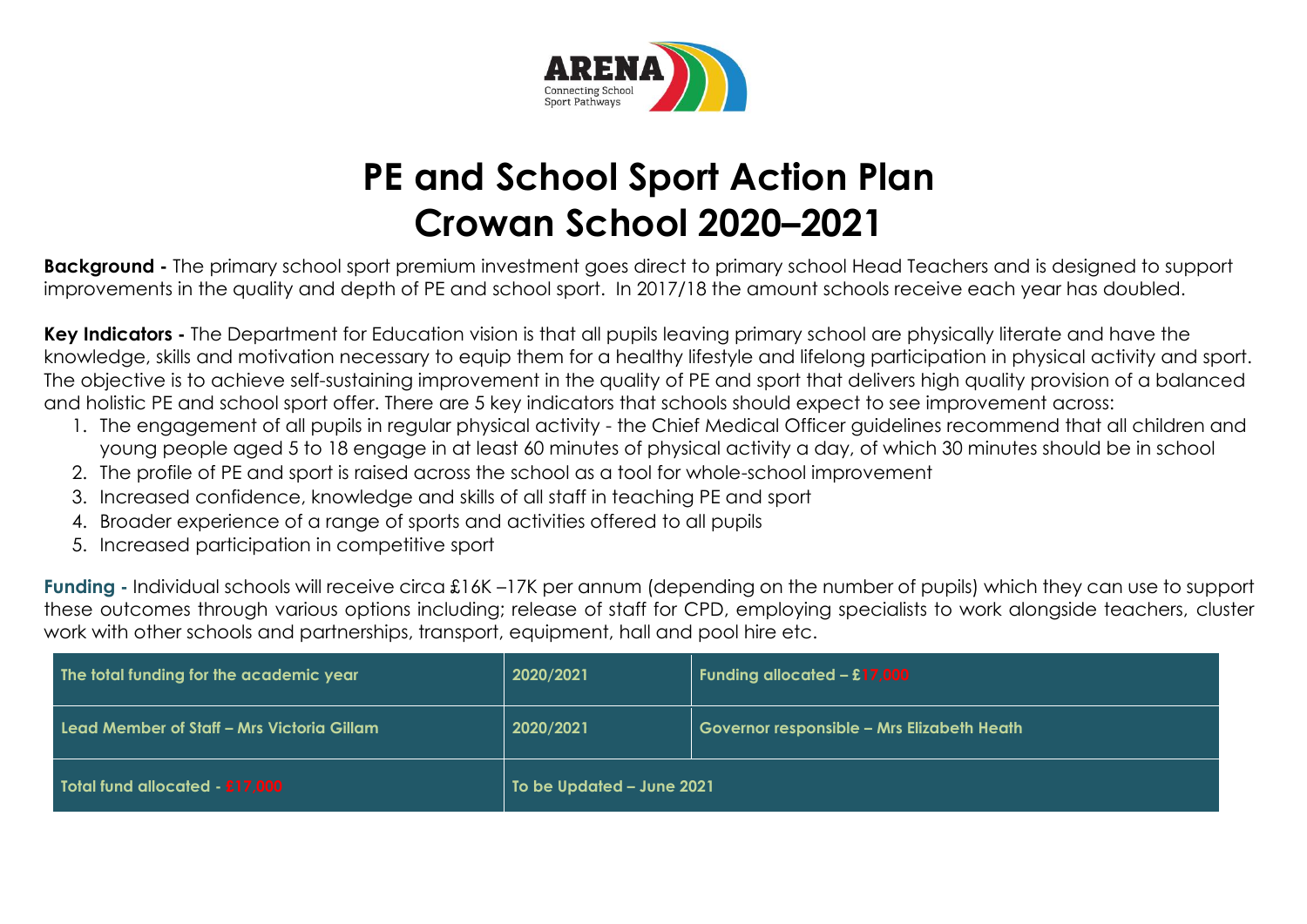

- To ensure there is continuity and progression in the delivery of curriculum PE and there is an engaging, broad and balanced curriculum in place.
- Development of the Outdoor Space for EYFS to encourage an early love of being physically active from a young age. Including the development of resources to maximise active learning/play.
- 1 members of staff to attend Wild Tribe outdoor learning training to develop skills in the delivery of outdoor learning.
- Attendance at the PE Conference to upskill staff on requirements of the sugar tax levy.
- Employment of a specialist coaches employed from the Cornish Pirates to upskill staff and deliver PE and school sport.
- Subject Leader in PE to develop Curriculum provision and skills map across Crowan School. Introducing new Rolling Programme, including EYFS, and assessment tools with new up to date planning. Subject Leader to assess links between new RSE statutory guidance and Health Education / PELesson Observations to ensure high expectations of PE lessons. Whole School development of 'Skills' through PE (Teamwork etc....)Displayed for use in every PE lesson.
- Development of ECO Club for Less Active children

### **Key achievements to date: Areas for further improvement and baseline evidence of need:**

- To ensure there is continuity and progression in the delivery of curriculum PE and there is an engaging, broad and balanced curriculum in place.
- Develop a skills map across all of the areas of PE to ensure progression in skills across both Key Stages. Teachers know where the children are coming from and where they are moving on to.
- 1 members of staff to attend Wild Tribe outdoor learning training to develop skills in the delivery of outdoor learning. 2 members of staff then training to deliver Wild Tribe and Outdoor Learning.
- Continue the development of the Less active club, through the Eco club.
- Introduce new sports into our curriculum, with particular emphasis on the Year 5 and 6. (Fencing and Surfing)
- Develop use of our outdoor space with Literacy and Maths in particular.
- Upskills staff in Gymnastics and Fencing.
- Continue with provision of new rolling Programme, updating with new planning.
- Develop opportunities for Wild Tribe and Outdoor learning.
- Maintain children's level of activity through challenging times.
- Increasing teaching and learning opportunities by improving the use of IT into lessons.
- Increase opportunities for children to experience coaching from expert coaches and competitions. (Penzance Pirates.)
- Attendance at the PE Conference to upskill staff and keep UpToDate with changes and expectation in PE
- Provide PE Hoodies for all staff to raise the profile of PE within the school.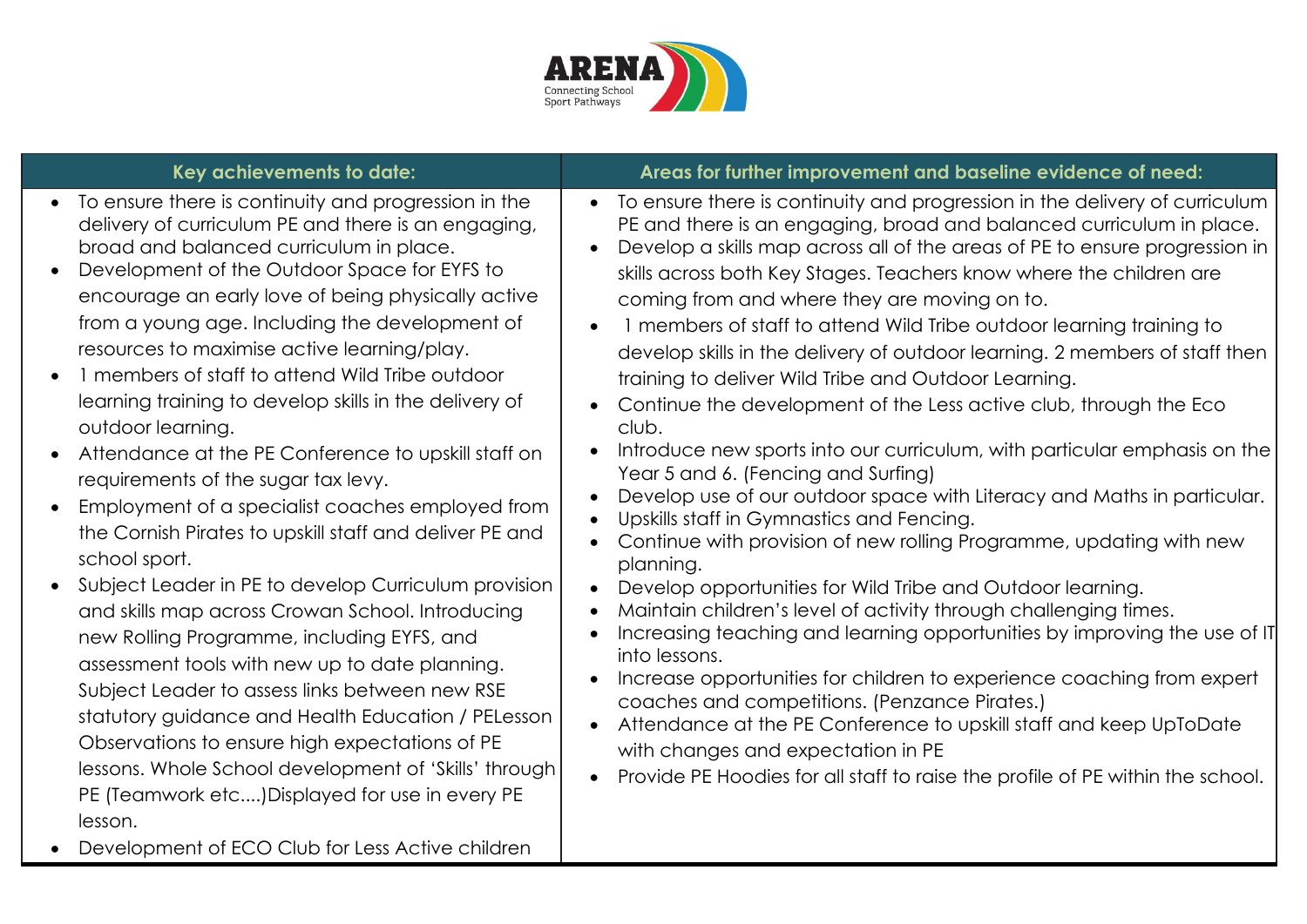

| • Access the new schemes of work and investigate<br>introducing new sports into the curriculum / rolling<br>programme.                                                                                |                                          |                                                                                                                                                                                                                                                                                                                                   |                                                                                                                                                                                                                                                                                    |
|-------------------------------------------------------------------------------------------------------------------------------------------------------------------------------------------------------|------------------------------------------|-----------------------------------------------------------------------------------------------------------------------------------------------------------------------------------------------------------------------------------------------------------------------------------------------------------------------------------|------------------------------------------------------------------------------------------------------------------------------------------------------------------------------------------------------------------------------------------------------------------------------------|
| Key Indicator 1: The engagement of all pupils in regular physical activity - Chief Medical Officer guidelines recommend that primary                                                                  |                                          | school children undertake at least 30 minutes of physical activity a day in school                                                                                                                                                                                                                                                |                                                                                                                                                                                                                                                                                    |
| <b>Intended Actions with impact on children</b>                                                                                                                                                       | <b>Funding</b><br>allocated              | Evidence and Impact<br>Pupil-Impact on pupils<br>oarticipation<br>Impact on pupils attainment<br>Any additional impact<br>Whole School Improvement                                                                                                                                                                                | <b>Sustainability and next steps</b>                                                                                                                                                                                                                                               |
| Develop a Heat Map to monitor the amount<br>of children taking part in 30 Active minutes.<br>Develop a 30 minute timetable to include all<br>activities which are delivered by playground<br>leaders. | PE coordinator<br>time                   | 10% increase in pupils now<br>taking part in regular<br>playtime activities weekly (<br>data collected through<br>absolute education)<br>Equipment purchased and<br>used to support delivery of<br>physical activity. This has<br>supported the delivery of<br>new activities including in<br>the curriculum and after<br>school. | <b>Next Steps</b><br>Survey children about what<br>resources would they like to see at<br>school that would encourage them<br>to more active.<br><b>Sustainability</b><br>Being to develop the outside area<br>to allow for increased physical<br>activities and outdoor learning. |
| Introduction of <b>Eco-Club</b> aimed at less active<br>children                                                                                                                                      | $£300$ for<br>resources and<br>projects. | 8 children identified as less<br>active from each class and<br>were included in the Eco                                                                                                                                                                                                                                           | <b>Next steps</b><br>Decide on some further projects<br>that interest the children in the<br>school for the group to peruse.                                                                                                                                                       |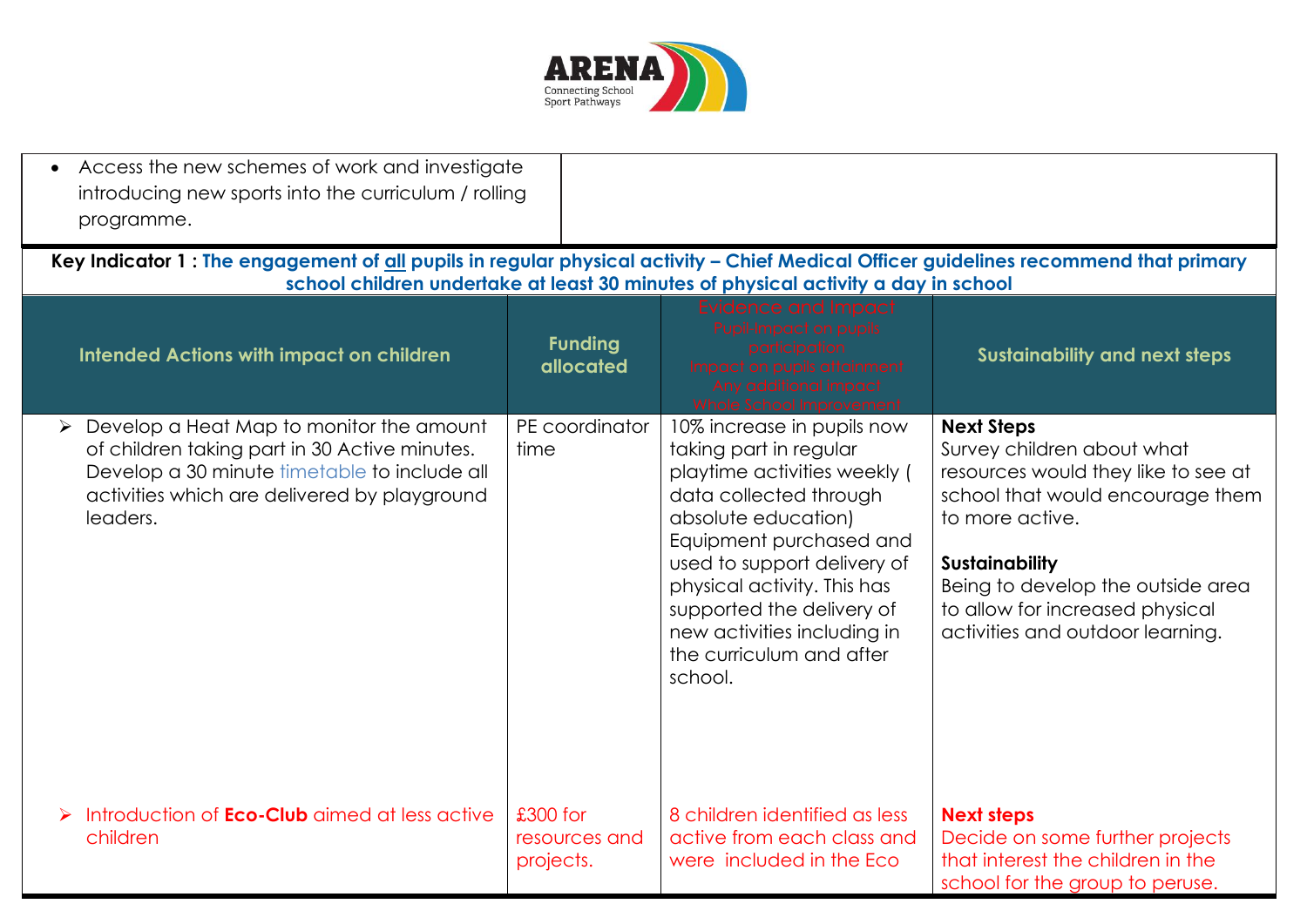

|                                                                                                                                                                                                                                                                                                                                                    |                                         | Club. Now regularly being<br>active at break time.                                                                                                                                              | <b>Sustainability</b><br>Small budget or possible outside<br>funding to support future projects.<br>TA to run and supervise. Continued<br>assessment from staff to ensure the<br>correct children are being<br>targeted.                                                                              |
|----------------------------------------------------------------------------------------------------------------------------------------------------------------------------------------------------------------------------------------------------------------------------------------------------------------------------------------------------|-----------------------------------------|-------------------------------------------------------------------------------------------------------------------------------------------------------------------------------------------------|-------------------------------------------------------------------------------------------------------------------------------------------------------------------------------------------------------------------------------------------------------------------------------------------------------|
| > Sports Leaders - Active Lunchtime<br>Small groups of children pre class to<br>introduce new resources and games for the<br>class to use. COVID alteration from just Year 6<br>to children within each class to organise and<br>run.                                                                                                              | £20<br>New Arm<br>bands and<br>hats     | House Leader took part in<br>leading House<br>Competitions during lunch<br>time.                                                                                                                | <b>Next Steps</b><br>Create regular slots per class to run<br>activities with their own class.<br>Train Year 5 to continue with whole<br>school Playground Leaders.<br><b>Sustainability</b><br>Continued training for each new<br>Year 5s. Introduce new equipment<br>for playground leaders to use. |
| $\triangleright$ Imoves<br>Short bursts of activity within/between lessons.<br>Revitilise pupils from being seated for too<br>long. Added moments to become active<br>throughout the day. COVID alterations, focus<br>of core strength activities to avoid too much<br>heavy breathing.<br>LIMITED USE DUE TO RESTRICTION STILL IN<br><b>PLACE</b> | £800<br><i><b>Arena</b></i><br>Package) | Provides children with extra<br>activities opportunities and<br>breaks up periods of<br>sedimentary hours. Supports<br>children's concentration<br>level – evidence from pupil<br>conferencing. | <b>Next Steps</b><br>Monitor children's attitude towards<br>Imoves to ensure the level of<br>enthusiasm maintains. Review at<br>regular intervals.<br><b>Sustainability</b><br>Monitor and include in the yearly<br>budget if still high impact to<br>children.                                       |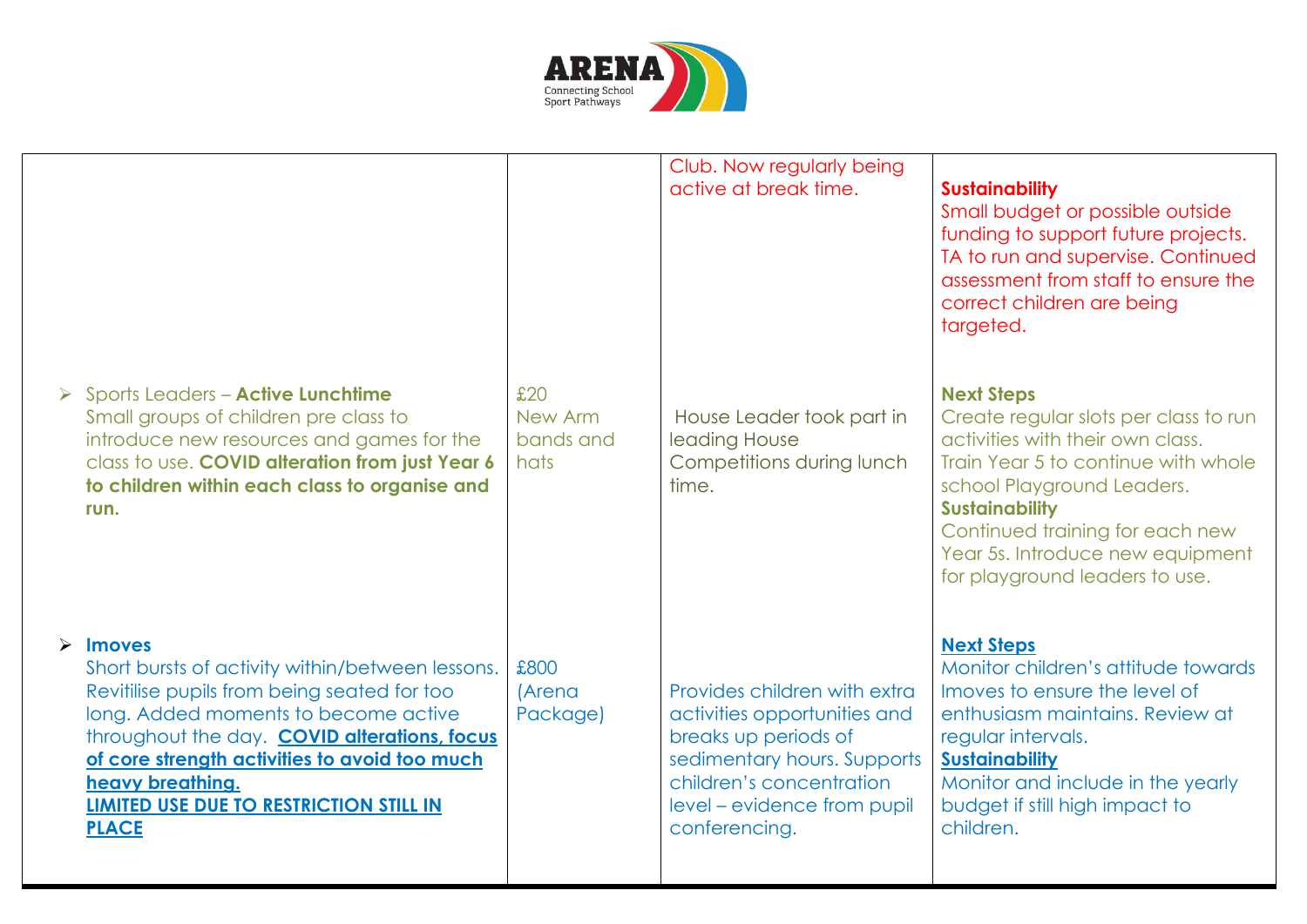

| $\triangleright$ Scooters for KS1 and KS2 for use during lunch<br>times and rewards. Renew interest to be<br>active at lunch time. | £1200<br><i>lincluded</i><br>safety<br>equipment) | Increased activity at lunch<br>time and renewed interest<br>with new equipment. | <b>Next Steps</b><br>Questionnaires regarding successful<br>introduction of scooters. Children to<br>feedback with further<br>improvements.<br><b>Sustainability</b><br>Program in regular maintenance of<br>scooters and safety equipment.<br>Timetable use for whole school.<br>Look into EYFS and KS1 size scooters<br>next year. |
|------------------------------------------------------------------------------------------------------------------------------------|---------------------------------------------------|---------------------------------------------------------------------------------|--------------------------------------------------------------------------------------------------------------------------------------------------------------------------------------------------------------------------------------------------------------------------------------------------------------------------------------|
| Indoor physical activities - <b>Ping Pong</b>                                                                                      | £ 50                                              | <i><b>SSSSSSSSSSSSSSSSS</b></i>                                                 | <b>Next Step</b>                                                                                                                                                                                                                                                                                                                     |
| ➤                                                                                                                                  |                                                   | Children can stay activity                                                      | Questionnaire for members and                                                                                                                                                                                                                                                                                                        |
| resources. Increased opportunity to continue                                                                                       |                                                   | even when kept inside due                                                       | school about future projects.                                                                                                                                                                                                                                                                                                        |
| to be active when the weather is poor.                                                                                             |                                                   | to bad weather helping to                                                       | <b>Sustainability</b>                                                                                                                                                                                                                                                                                                                |
| <b>NOT COMPLETED DUE TO COVID RESTRICTIONS</b>                                                                                     |                                                   | maintain 30 minutes activity                                                    | Small budget / Outside support to                                                                                                                                                                                                                                                                                                    |
| <b>THIS YEAR</b>                                                                                                                   |                                                   | a day.                                                                          | help with future projects.                                                                                                                                                                                                                                                                                                           |

## **Key Indicator 2 : The profile of PE and sport being raised across the school as a tool for whole school improvement**

| <b>Intended Actions with impact on children</b>                                                                                                                                                                                     | <b>Funding</b><br>allocated | <b>Evidence and impact</b>                                                                                                                              | Sustainability and next steps                                                                                                                                 |
|-------------------------------------------------------------------------------------------------------------------------------------------------------------------------------------------------------------------------------------|-----------------------------|---------------------------------------------------------------------------------------------------------------------------------------------------------|---------------------------------------------------------------------------------------------------------------------------------------------------------------|
| $\triangleright$ <b>Smart board</b> for the hall space.<br>Provides opportunity for staff to show<br>demonstrations of correct<br>positions/movements/sporting actions.<br>Children can view their own work and<br>evaluate easily. | £1800                       | Enables staff to<br>demonstrate correct<br>movements / sporting<br>actions even if they are not<br>able to do it themselves.<br>Inspiring to see actual | <b>Next Steps</b><br>Provide staff with training so they<br>are happy to use resource.<br>Collect evidence of use in the<br>lessons.<br><b>Sustainability</b> |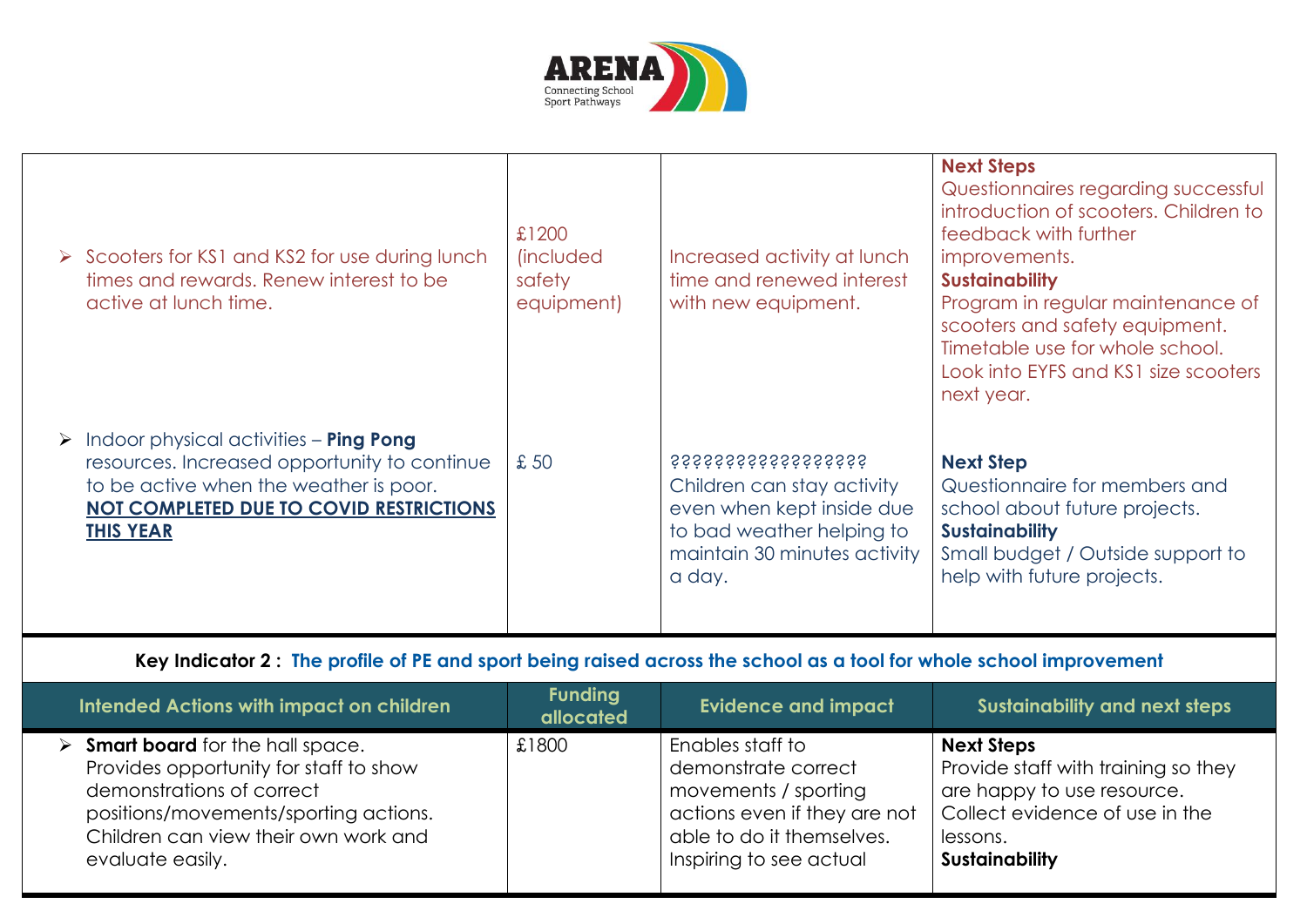

| $\triangleright$ <b>New Hoodies</b> for all staff to help raise the<br>profile of PE. |         | famous sportspeople in<br>action during lessons.<br>Children can develop their<br>evaluation skills in real time<br>and still within the lessons.<br>Faster reflection on their<br>own work. | Timetable in regular maintenance<br>of resources and research<br>apps/web addresses that might be<br>useful in PE lessons.                                                                                                                                                             |
|---------------------------------------------------------------------------------------|---------|----------------------------------------------------------------------------------------------------------------------------------------------------------------------------------------------|----------------------------------------------------------------------------------------------------------------------------------------------------------------------------------------------------------------------------------------------------------------------------------------|
| $\triangleright$ Ipads provide the children with the                                  | £210    | All staff will dress<br>appropriately when<br>teaching PE so being role<br>models to children and<br>promoting a positive<br>messages about PE.                                              | <b>Next Steps</b><br>Monitor staff wearing PE kit when<br>teaching PE. Look into Staff PE T-<br>Shirts to raise profile even higher.<br><b>Sustainability</b><br>Timetable regular PE Lesson Looks to<br>monitor PE across the school.                                                 |
| opportunities for self and pre-assessment<br>during lessons both inside and outside.  | £3400   | Children have instance<br>access to evaluation their<br>own performance and<br>therefore able to assess,<br>correct and improve at a<br>quicker pace.                                        | <b>Next Steps</b><br>Create their own videos library<br>demonstrating correct moves and<br>actions that can be used across the<br>school in other lessons.<br><b>Sustainability</b><br>Timetable in regular maintenance<br>of Ipads as well as Lesson Looks to<br>observe them in use. |
| $\triangleright$ Wild Tribe Sessions delivered by Arena                               | Arena   |                                                                                                                                                                                              |                                                                                                                                                                                                                                                                                        |
| <b>Focusing on Outdoor Maths, Reluctant</b>                                           | Package | Children's enjoyment of                                                                                                                                                                      | <b>Next Step</b>                                                                                                                                                                                                                                                                       |
| <b>Readers, Sugar Start minis, Outdoor Learning</b>                                   | £3300   | Outdoor learning                                                                                                                                                                             | Plan development of outside space                                                                                                                                                                                                                                                      |
| and Wild Tribe First Aid.                                                             |         | increased. Staff confidence                                                                                                                                                                  | to support learning in the outdoors.                                                                                                                                                                                                                                                   |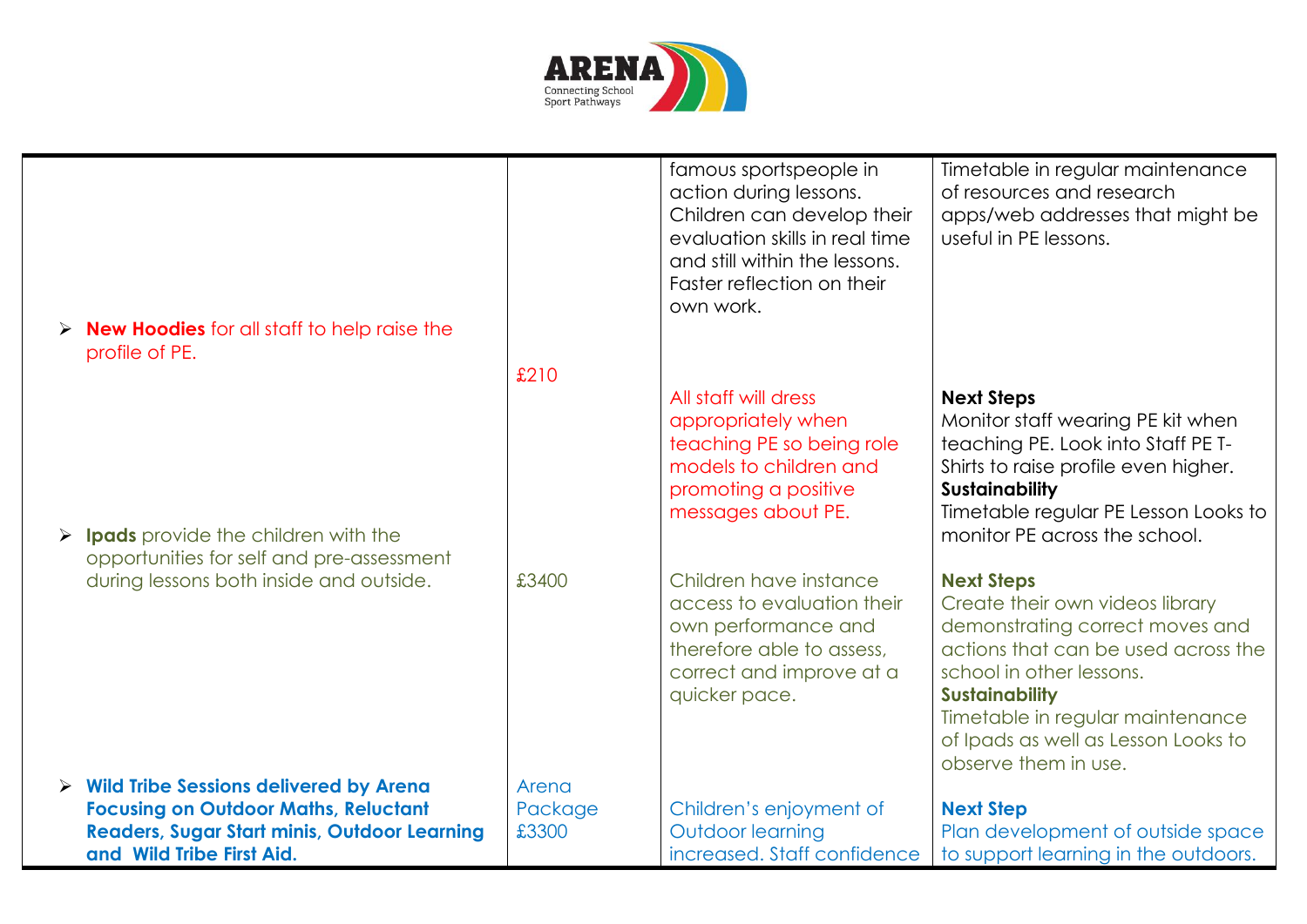

|                                                                                                                       |                             | teaching in the Outdoor<br>increased.                                                                     | Develop rolling programme for<br>whole school outdoor learning<br>opportunities.<br><b>Sustainability</b><br>Create rolling programme to ensure<br>Outdoor Learning become regular.                                                                                                                                                   |
|-----------------------------------------------------------------------------------------------------------------------|-----------------------------|-----------------------------------------------------------------------------------------------------------|---------------------------------------------------------------------------------------------------------------------------------------------------------------------------------------------------------------------------------------------------------------------------------------------------------------------------------------|
| Key Indicator 3: Increased confidence, knowledge and skills of all staff in teaching PE and sport                     |                             |                                                                                                           |                                                                                                                                                                                                                                                                                                                                       |
| <b>Intended Actions with impact on children</b>                                                                       | <b>Funding</b><br>allocated | <b>Evidence and impact</b>                                                                                | <b>Sustainability and next steps</b>                                                                                                                                                                                                                                                                                                  |
| $\triangleright$ Fencing CDP<br>Introducing new sports into the curriculum                                            | Arena<br>package            | Revitalising the PE<br>curriculum at Upper Key<br>Stage 2.                                                | <b>Next Step</b><br>Survey children about how they felt<br>about the new fencing lessons and<br>any other new sports they would like<br>to see in their PE lessons.<br><b>Sustainability</b><br>Regular checks on the resources.<br>Investigate further new subjects<br>being introduced into the PE<br>curriculum.                   |
| Additional 1 member of staff to attend the<br><b>Wild Tribe</b> training. 1 member of staff trained<br>in KS1 and KS2 | Arena<br>package            | Expanding staff skills and in<br>school sustainability to<br>deliver Forest School /<br>Outdoor learning. | <b>Next Steps</b><br>Build into future inset training whole<br>school training in PE and school<br>sport.<br><b>Sustainability</b><br>Staff to deliver inset training to<br>whole school on key elements as a<br>result of attending the outdoor<br>training, gym and dance To ensure<br>outdoor learning continues at the<br>school. |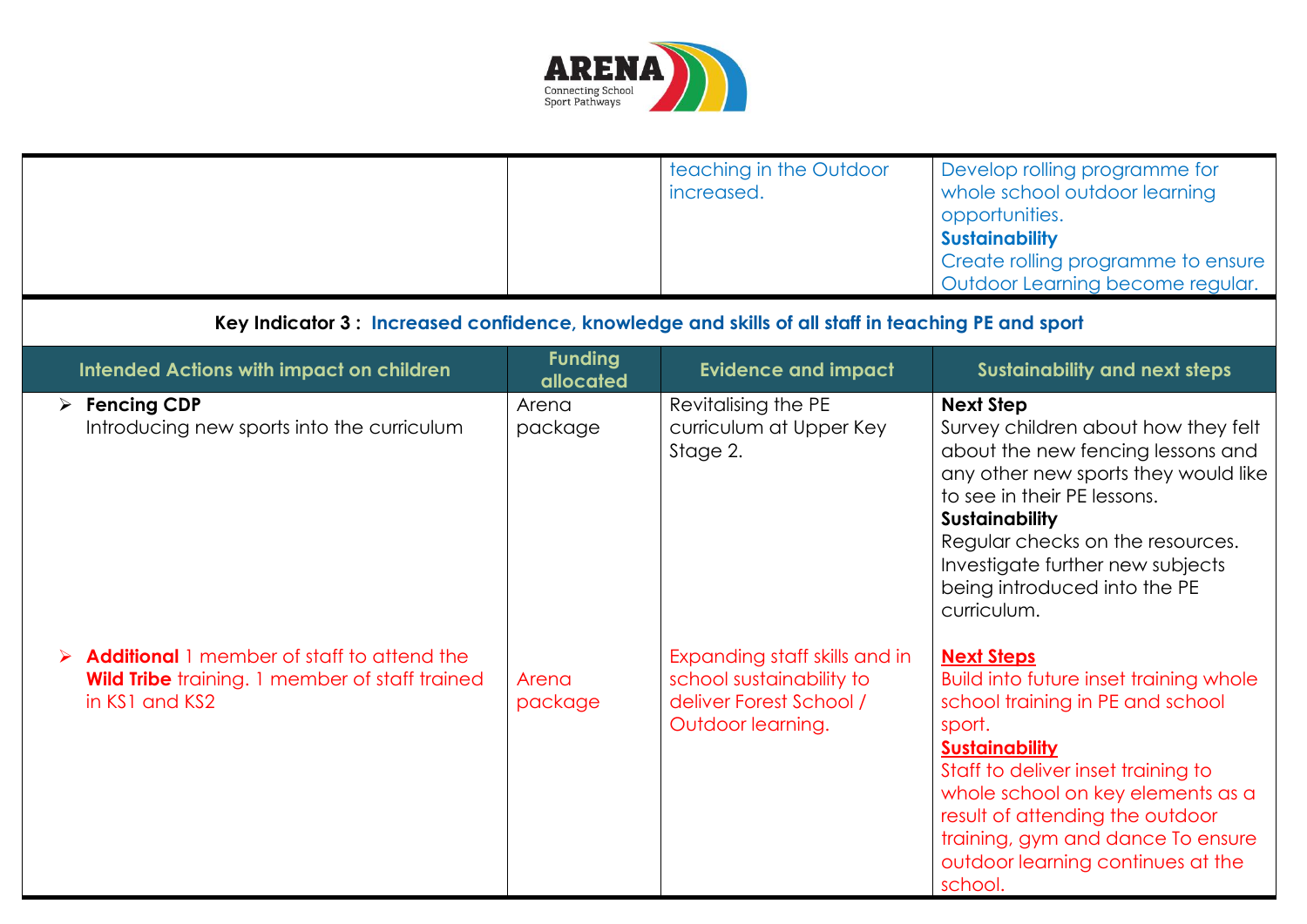

| > Survey staff about future CPD opportunities in<br>PE.                                                                                                               | Coordinator<br>time                   | Staff well trained and<br>confident when teaching<br>PE. Also up to date their<br>current CPD needs.     | <b>Next Step</b><br>Organise further CPD at the request<br>of the teaching staff.<br><b>Sustainability</b><br>Regularly survey staff about their<br>CPD needs to avoid gasps in their<br>knowledge and confidence.                                         |
|-----------------------------------------------------------------------------------------------------------------------------------------------------------------------|---------------------------------------|----------------------------------------------------------------------------------------------------------|------------------------------------------------------------------------------------------------------------------------------------------------------------------------------------------------------------------------------------------------------------|
| $\triangleright$ PE Lead to develop Progression of Skills<br>document to show progression across all of<br>the areas of PE from EYFS, Key Stage 1 and<br>Key Stage 2. | PE Lead time<br>(non-contact)<br>£300 | All staff will be aware on<br>how each area of PE<br>progress and the end of<br><b>Year Expectations</b> | <b>Next Step</b><br>PE lead to develop assessment<br>records for each area of Pe to<br>improve children self-assess<br>opportunities at the end of topics.<br><b>Sustainability</b><br>PE lesson observations and Pupil<br>conferencing to monitor impact. |

# **Key Indicator 4 : Broader experience of a range of sports and activities offered to all pupils**

| Intended Actions with impact on children           | <b>Funding</b><br>allocated                      | <b>Evidence and impact</b>                                       | <b>Sustainability and next steps</b>                                                                                                                                                                                                                                                                     |
|----------------------------------------------------|--------------------------------------------------|------------------------------------------------------------------|----------------------------------------------------------------------------------------------------------------------------------------------------------------------------------------------------------------------------------------------------------------------------------------------------------|
| $\triangleright$ Fencing introduces into Upper KS2 | Arena<br>Package CPD<br>$£1000$ for<br>resources | Maintain interest of the<br>eldest children with a new<br>sport. | <b>Next Steps</b><br>Survey the children reaction to the<br>new sport of fencing. Was it<br>positive?<br>Plan in introduction of further new<br>sports.<br><b>Sustainability</b><br>Plan in future funding needed for<br>new resources for new sports and<br>possible CPD to enable staff to<br>deliver. |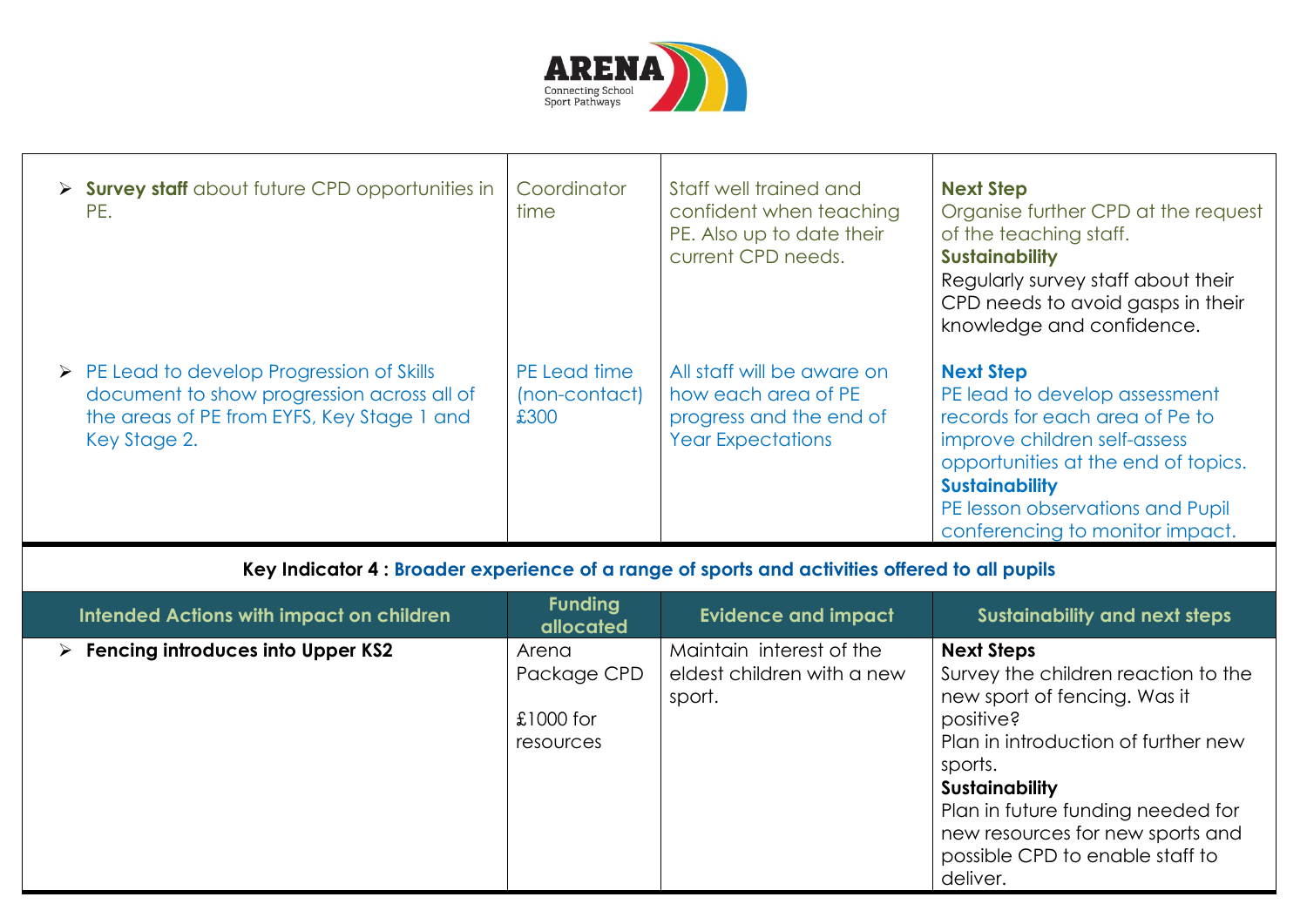

| $\triangleright$ Further development of the <b>Eco Club</b> with less<br>active children.                                                                                                                                                                                       | £300                                               | Assessment of the less<br>active children from each<br>class to increase their level<br>of activity throughout the<br>week with their involvement<br>within the Eco Club.        | <b>Next Steps</b><br>Revise the children that are being<br>included in the group to ensure we<br>are targeting the correct children.<br><b>Sustainability</b><br>Planned small budget each year for<br>projects for the groups.<br>Continued assessment from staff to<br>which children should be included.                                           |
|---------------------------------------------------------------------------------------------------------------------------------------------------------------------------------------------------------------------------------------------------------------------------------|----------------------------------------------------|----------------------------------------------------------------------------------------------------------------------------------------------------------------------------------|-------------------------------------------------------------------------------------------------------------------------------------------------------------------------------------------------------------------------------------------------------------------------------------------------------------------------------------------------------|
| > Involvement from the <b>Penzance Pirates</b> to<br>bring rugby sessions to KS2                                                                                                                                                                                                | £240                                               | <b>Broaden the children</b><br>experience of other sports.<br>Taught by expert coaches.<br>Inspire children to continue<br>playing outside of school by<br>joining a local club. | <b>Next Step</b><br>Complete in a Trust Tournament<br>against other primary schools.<br>Advertise local rugby clubs and<br>encourage children into grass roots<br>rugby.<br><b>Sustainability</b><br>Teacher join in with sessions so that<br>they gain the skills to teach rugby<br>for themselves.<br>Budget for the same involvement<br>next year. |
| > Scooters for KS1 and KS2 for use during lunch<br>times and rewards. Renew interest to be<br>active at lunch time.<br>Developing the children skills with balance<br>and control. Also teaching them safety when<br>using scooters which can transfer to outside<br>of school. | £1200<br><i>(included)</i><br>safety<br>equipment) | Increased activity at lunch<br>time and renewed interest<br>with new equipment.                                                                                                  | <b>Next Steps</b><br>Questionnaires regarding successful<br>introduction of scooters. Children to<br>feedback with further<br>improvements.<br><b>Sustainability</b>                                                                                                                                                                                  |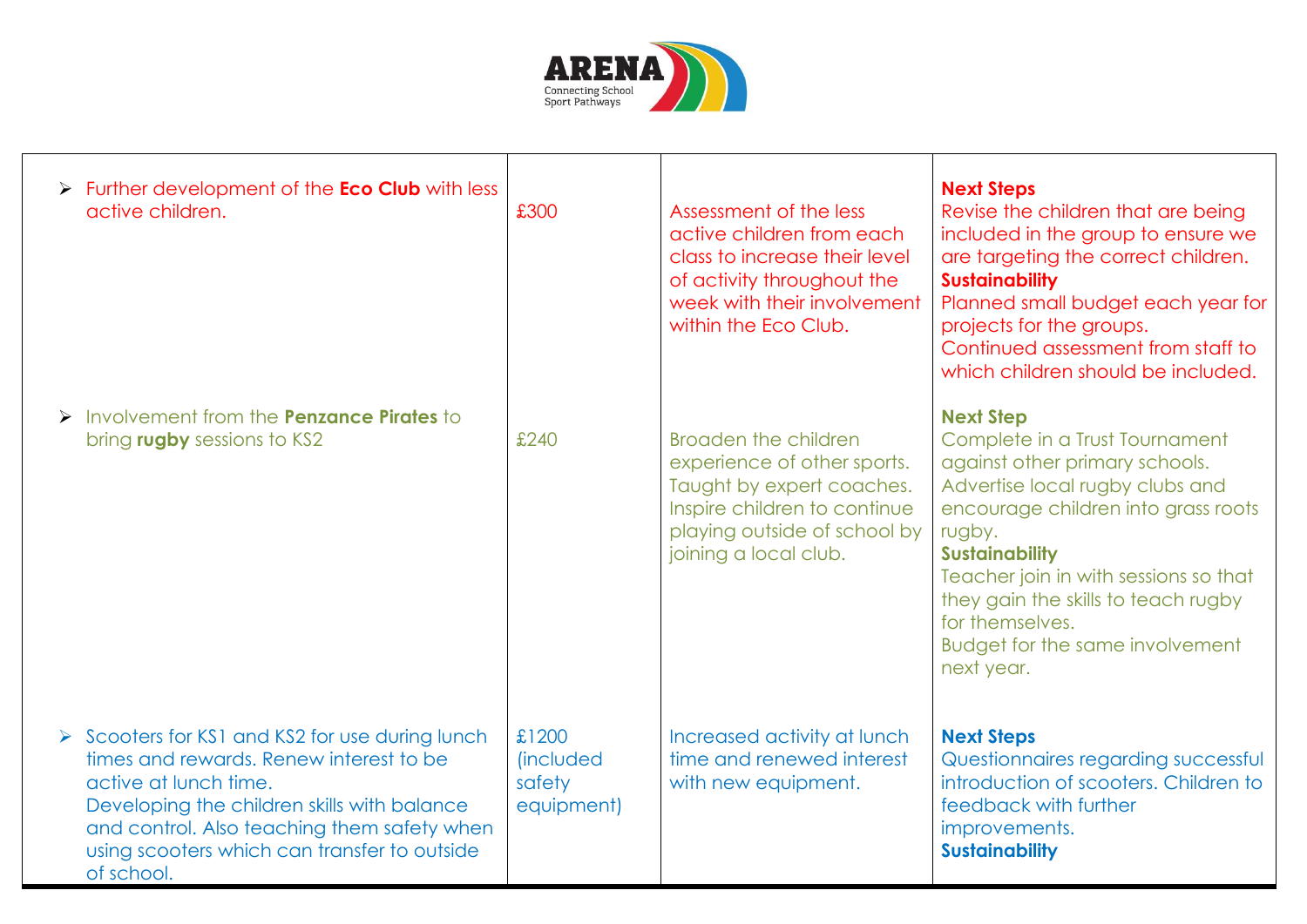

| $\triangleright$ Wild Tribe Sessions delivered by Arena<br>Focusing on Outdoor Maths, Reluctant Readers,<br>Sugar Start minis, Outdoor Learning and Wild Tribe<br>First Aid. | Arena Pakage                | Children's enjoyment of<br>Outdoor learning<br>increased. Staff confidence<br>teaching in the Outdoor<br>increased.<br>Pupil conferencing<br><b>Parent Questionnaires.</b>              | Program in regular maintenance of<br>scooters and safety equipment.<br><b>Next Step</b><br>Plan development of outside space<br>to support learning in the outdoors.<br>Develop rolling programme for<br>whole school outdoor learning<br>opportunities.<br><b>Sustainability</b><br>Create rolling programme to ensure |  |  |
|------------------------------------------------------------------------------------------------------------------------------------------------------------------------------|-----------------------------|-----------------------------------------------------------------------------------------------------------------------------------------------------------------------------------------|-------------------------------------------------------------------------------------------------------------------------------------------------------------------------------------------------------------------------------------------------------------------------------------------------------------------------|--|--|
| Outdoor Learning become regular.<br>Key Indicator 5 : Increased participation in competitive sport                                                                           |                             |                                                                                                                                                                                         |                                                                                                                                                                                                                                                                                                                         |  |  |
| <b>Intended Actions with impact on children</b>                                                                                                                              | <b>Funding</b><br>allocated | <b>Evidence and impact</b>                                                                                                                                                              | <b>Sustainability and next steps</b>                                                                                                                                                                                                                                                                                    |  |  |
| $\triangleright$ To compete in the <b>Helston cluster</b><br>competitions.<br>For example access cross country, athletics,<br>Quad Kids in both KS1 and KS2                  | £2000                       | Working in partnership to<br>increase participation and<br>success in competition.<br>Whole class participation<br>due to taking part on our<br>school premises.<br>100% participation. | <b>Next Steps</b><br>Year on year increase of the<br>number of children taking part in<br>competition that part outside of<br>school.                                                                                                                                                                                   |  |  |
| > Increased inter-house competition due to<br>COVID rules of mixing.                                                                                                         |                             | All children take part in<br>inter-house competition<br>within their house groups.<br>100% of children in the<br>school get the experience<br>and opportunity to<br>compete.            | <b>Next Steps</b><br>Create a timetable of regular inter-<br>house competitions for the next<br>school calendar.<br><b>Sustainability</b>                                                                                                                                                                               |  |  |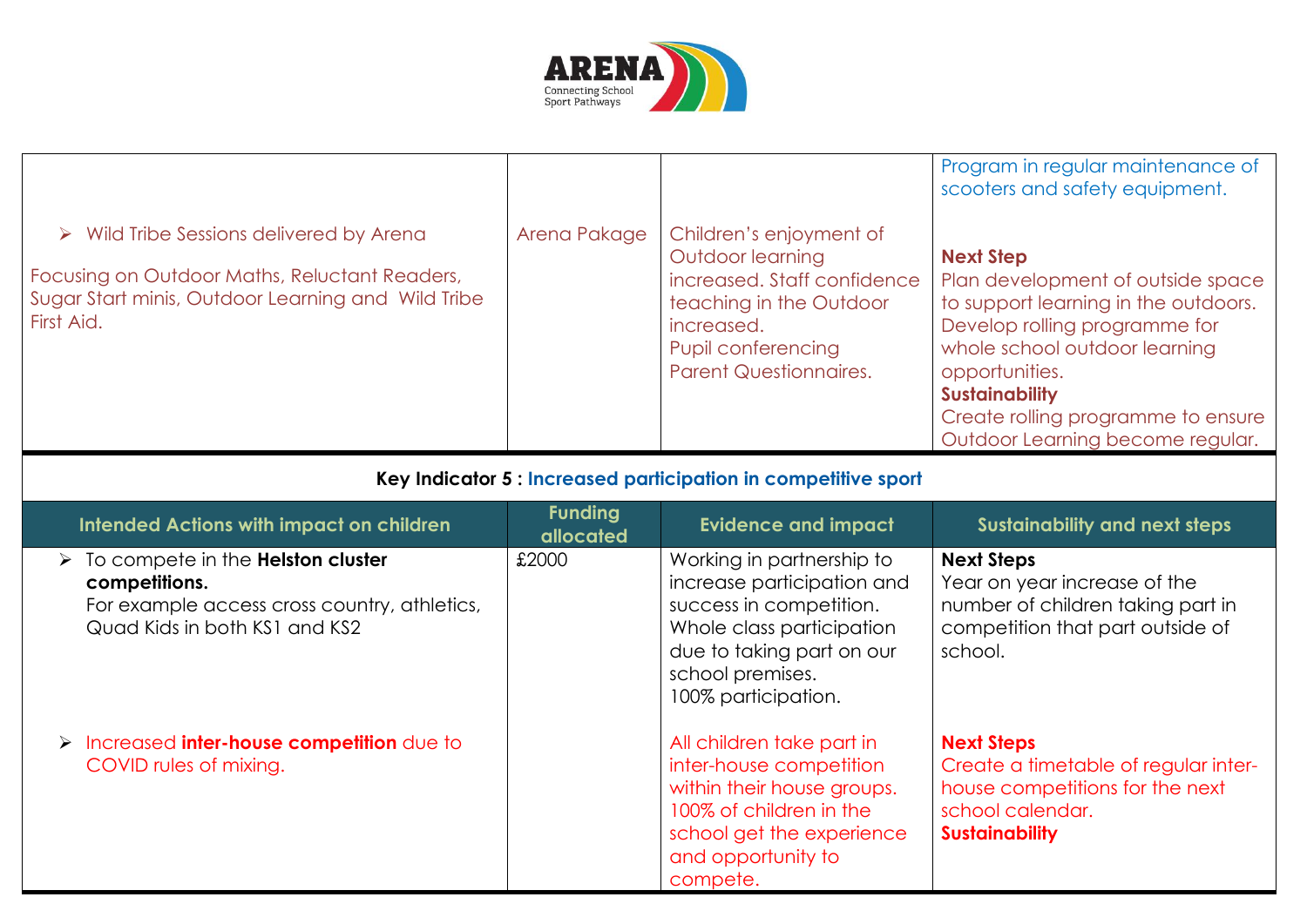

|                                                                                                                                                                                                                                                                                          |                                                                                                   | Survey children to come up with<br>other ideas for the inter-house<br>competitions.                                                                                                                                                                                                                                                                    |
|------------------------------------------------------------------------------------------------------------------------------------------------------------------------------------------------------------------------------------------------------------------------------------------|---------------------------------------------------------------------------------------------------|--------------------------------------------------------------------------------------------------------------------------------------------------------------------------------------------------------------------------------------------------------------------------------------------------------------------------------------------------------|
| Swimming programme to support an increase in the<br>number of Year 5/6 who can swim 25m. Additional<br>lessons.<br>Swimming session provided for KS1 also which is<br>above and beyond the curriculum offer.<br><b>INCOMPLETE DUE TO COVID RESTRICTIONS DURING</b><br>THIS ACADEMIC YEAR |                                                                                                   | <b>Next Steps</b><br>Introduce the 'learn to swim'<br>programme earlier in the school to<br>ensure more children can swim 25<br>metres by Year 6.<br>Investigate the chance of having<br>block swimming for the next<br>academic year.<br><b>Sustainability</b><br>Continue to plan into the budget<br>swimming provision each year as<br>well as KS1. |
| Meeting national curriculum requirements for swimming and water safety                                                                                                                                                                                                                   |                                                                                                   | Please complete all of the below:                                                                                                                                                                                                                                                                                                                      |
| What percentage of your Year 6 pupils could swim competently, confidently and proficiently over a<br>distance of at least 25 metres when they left your primary school at the end of last academic year?                                                                                 | <b>INCOMPLETE DUE TO COVID</b><br><b>RESTRICTION IN PLACE DURING THIS</b><br><b>ACADEMIC YEAR</b> |                                                                                                                                                                                                                                                                                                                                                        |
| What percentage of your Year 6 pupils could use a range of strokes effectively [for example,<br>front crawl, backstroke and breaststroke] when they left your primary school at the end of last<br>academic year?                                                                        | <b>INCOMPLETE DUE TO COVID</b><br><b>RESTRICTION IN PLACE DURING THIS</b><br><b>ACADEMIC YEAR</b> |                                                                                                                                                                                                                                                                                                                                                        |
| What percentage of your Year 6 pupils could perform safe self-rescue in different water-based<br>situations when they left your primary school at the end of last academic year?                                                                                                         | <b>INCOMPLETE DUE TO COVID</b><br><b>RESTRICTION IN PLACE DURING THIS</b><br><b>ACADEMIC YEAR</b> |                                                                                                                                                                                                                                                                                                                                                        |